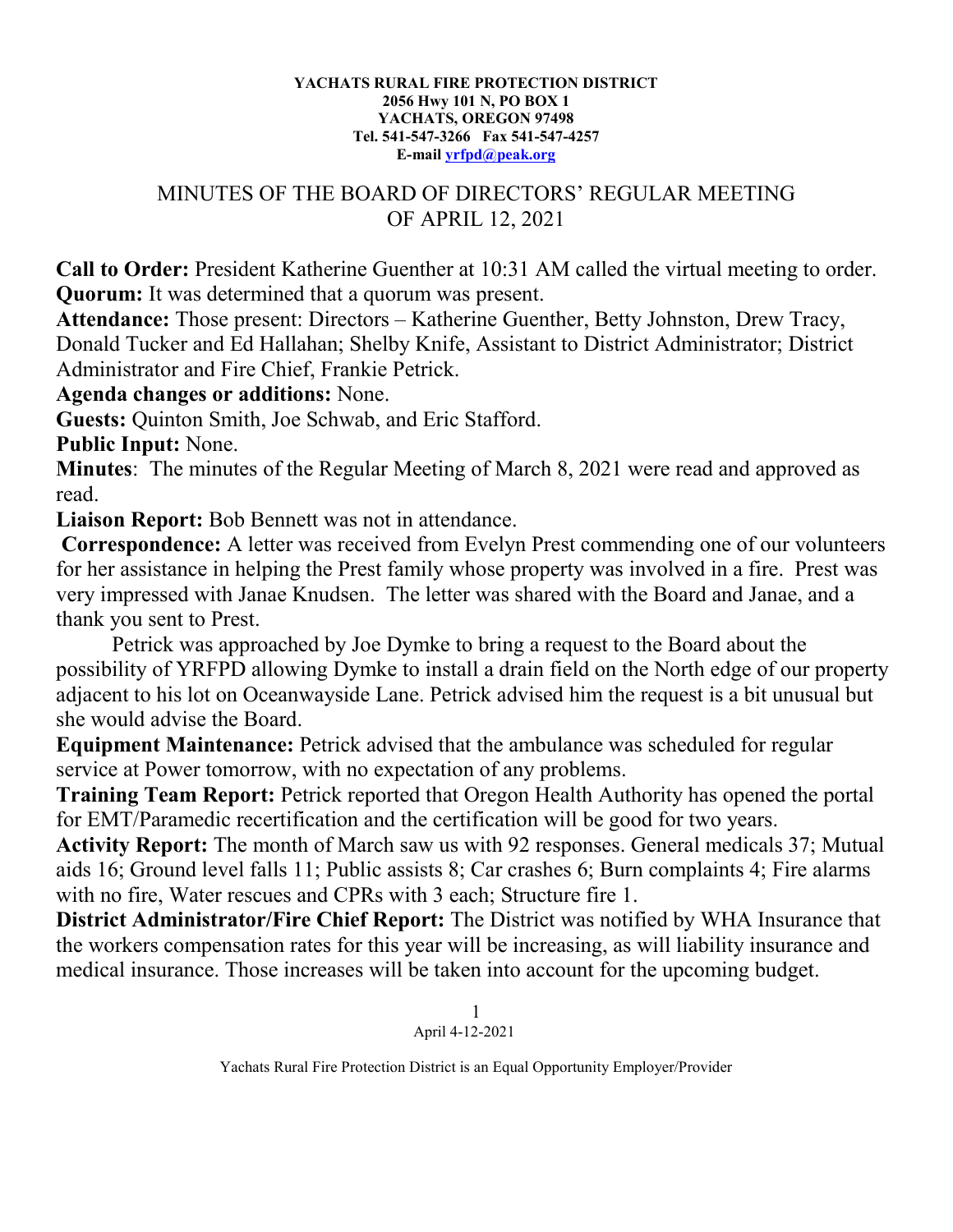**Old Business:** In December the Board authorized funds for Length Of Service Award Plan (LOSAP) for volunteers. Those volunteers that are currently vested are Knife and Petrick. Those funds were not deposited as of the last meeting and there was some question about whether or not they should be. Under the LOSAP, the last contribution for Knife was paid on 08/30/2016 and the current amount is \$900.00. Knife's balance in that account is \$1,204.88. Contribution for Petrick was last paid on 08/30/2016 and the current amount is \$3,875.00. Petrick's balance in her account is \$2,282.04. LOSAP was set up to replace the original plan for Years of Service Awards.

Director Tracy moved to request that no funds be transferred at this time due to YRFPD's financial situation. Director Johnston seconded. Roll call for the vote showed Director Tucker abstaining, Directors Guenther, Johnston, Tracy and Hallahan voting for the motion. Petrick will not be transferring LOSAP funds at this time.

**Ongoing Business:** Petrick brought up the used fire engine that Camano Island Fire and Rescue in Washington is offering for sale. This engine would replace the very old Unit 15 (1971 Ford) at the East Station that has pump issues and tank issues. Director Hallahan recapped the benefit of replacing Unit 15 with a good used engine that could last YRFPD 8 to 10 years before needing replacement. Much discussion concerning how many times the engine has responded in the past year and how the engine impacts Insurance Services Office (ISO) was held. ISO ratings help determine how much homeowners pay for insurance.

Petrick reminded the Board that the budget allowed for a transfer to the Equipment Reserve Fund of \$4,000.00, which would bring that account balance \$25,370.00 not including interest.

Director Hallahan moved to submit a bid of \$25,100 for the engine at Camano Island Fire and Rescue and if the bid is accepted to dissolve the Equipment Reserve Fund as necessary. Motion failed due to no second.

Petrick reminded the Board that we need Team Money to meet to discuss the plan for the new budget year as she is working on the budget for 2021-2022. We will be discussing whether we will be scheduling two budget committee meetings this year instead of our usual one to allow more chance for public input. President Guenther put out ideas that going forward in the next year that we should think about having the budget committee meet a couple of times through the budget year. Petrick will verify if budget committee meeting can be held throughout the year. Team Money will be meeting on the  $19<sup>th</sup>$  at 10:30.

Knife reviewed the letter from Attorney Leahy about marketing and choosing a real estate agent for the 215 W 2<sup>nd</sup> Street property. Director Guenther and Knife will create some criteria to narrow down the list of agents and then Knife will have 3-5 agents provide listing presentations for the next board meeting. The board can then choose the listing agent from that

> 2 April 4-12-2021

Yachats Rural Fire Protection District is an Equal Opportunity Employer/Provider